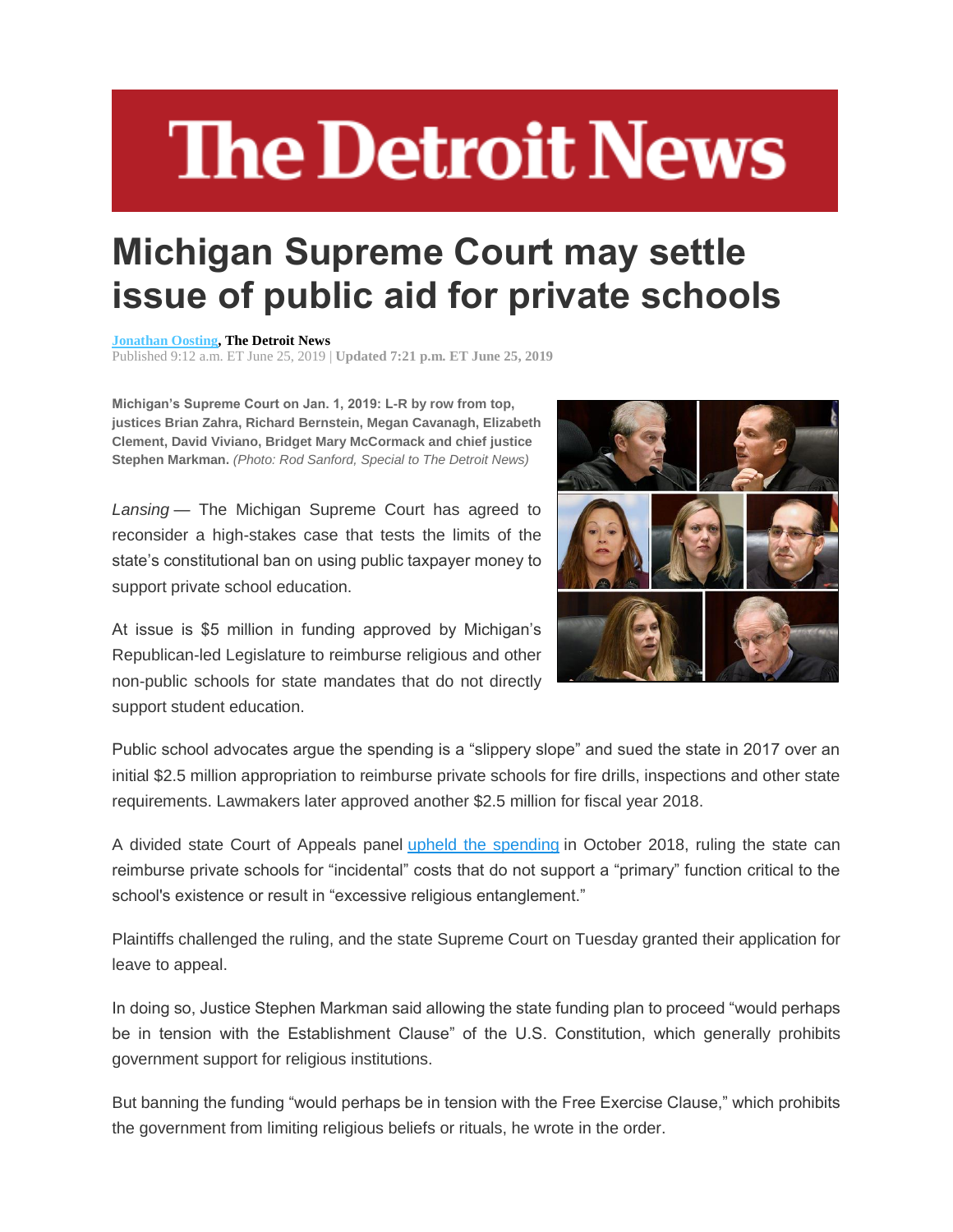Markman urged attorneys who will file briefs in the case to explore the implications of a 2017 U.S. Supreme Court ruling that Missouri violated the free exercise rights of a Missouri church by denying playground resurfacing grants to religious entities.

"This Court owes the parties, and the people of this state, a final decision in this case that fairly considers all inextricably connected issues," Markman wrote, noting it has been three years since the initial appropriation.

The Michigan Supreme Court does not announce the positions of each justice when issuing appeals orders, but Markman chose to explain his decision in a concurring opinion.

Justice Beth Clement did not participate because of her past role as chief legal counsel to former Gov. Rick Snyder, who approved the initial spending but acknowledged legal uncertainty about the private school reimbursements.

Snyder requested an advisory opinion from the state Supreme Court in October 2016, but justices [declined his request](https://www.detroitnews.com/story/news/local/michigan/2016/10/05/supreme-court-private-schools/91602158/) at that time.

Whether the spending is "ultimately sustained, or nullified, it is long past time that this Court, the highest of our state, determine decisively which of these outcomes is warranted, so that the product of our legislative process is no longer maintained in limbo," Markman wrote in the Tuesday order.

The American Civil Liberties Union of Michigan, which is party to the suit, welcomed the Supreme Court review and urged justices to reinstate an original ruling by Court of Claims Judge Cynthia Diane Stephens, who had called the private school mandate reimbursement funding unconstitutional.

The appropriations were "an attempt to really undermine a very basic part of our constitution, which is that public funds should be preserved for public schools," said Dan Korobkin, deputy legal director for the ACLU of Michigan.

"We'll see what happens, but we're glad that the Michigan Supreme Court is taking up this case."

Paul Long, president and chief executive officer of the Michigan Catholic Conference, also said he is happy the Michigan Supreme Court is taking up the case and will "give the matter the attention it deserves."

The Catholic Conference supported the state appropriations, which Long called "good public policy" and legally sound.

"The appropriation was designed to help ensure that children across the state, regardless of the school in which they are educated, have the health and safety protections that they deserve," he said.